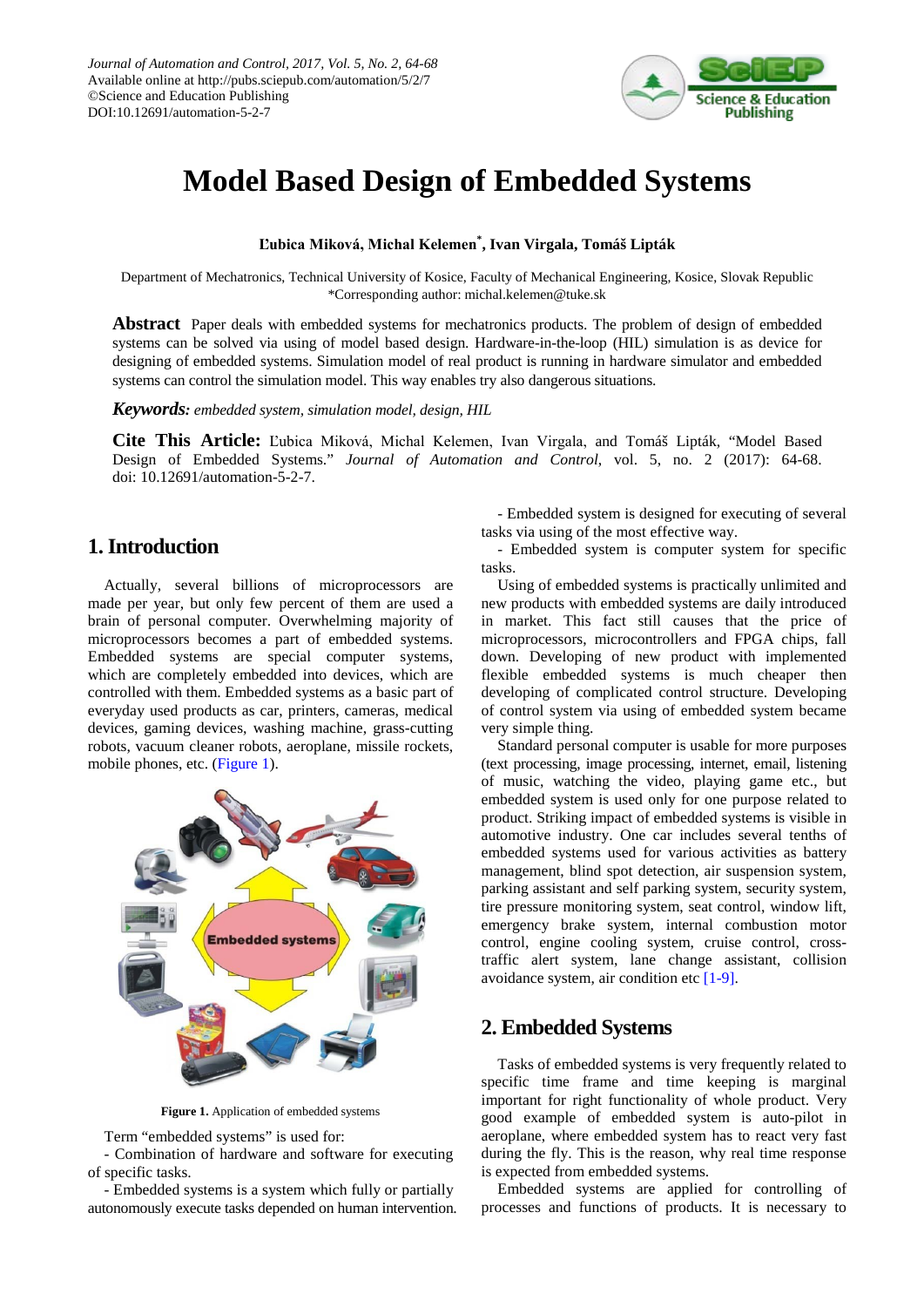obtain amount of information for this controlling and embedded system evaluate these information in running programme and make decision about next activities. Mechatronic product also can communicate with user and can make advice what user should make. This product with embedded system behaves as intelligent system and it is able to automatically decide about its activities [\(Figure 2\)](#page-1-0). Behaviour of this product is subjected to user, which has possibility to affect to its functions. Besides this, the product can has also other functions unknown for user as checking of product status, check of battery status, user security checking, damage protection, etc. Product should be designed also for unexpected situations caused by user or by others impacts. Key task of mechatronic product is to help to user with safely using of product. Also the product should eliminate bas steps of user, which can be dangerous for product or for user or their environment.

<span id="page-1-0"></span>

**Figure 2.** Embedded system with sensors and actuators and input or output human-machine devices

Previous solution of controlling system required amount of logical circuits, timers, buffers, driver circuits etc. Application of embedded systems fully replaces all these systems and provides more flexible and powerful platform. Many improvements can be achieved only via upgrade of control program with minimum intervention to hardware.

Embedded system development is supported also with Matlab/Simulink package with "Embedded coder". Embedded system is also called as "Electronic Control Unit" – ECU or "production control unit. These units are designed with respecting of minimum production costs in serial production. ECU very often consists of system with lower CPU (Microprocessor) performance and low memory and often with fixed point math. Simulation model of controlling is completed in Matlab/Simulink and then "Generator of production code" is used for generating of C-code with quality of hand-written source code on the level of excellent programmers. It also enables the implementation of fix-point math routine and memory optimization for selected microcontroller. Generated C code needs only minor revision and then it is necessary for implementation into target microcontroller.



**Figure 3.** Embedded system design

Process of technical system design is supported via using of system model – "Model based design" [\[1-9\].](#page-3-0)

# **3. Model Based Design**

Initial stage of mechatronic product design can be supported through the using of model based design. It could help to identify weak places and mistakes in product design. Overall design is then faster and more successful then before. For this reason the model of system is in the centre of product design process during the all stages of product life cycle as requirement definition, own product design, simulation and verification of design and testing of product and also recycling after end of product life. Model simulation results show the problems and it is possible to modify design in early stage of design. Simulation shows if future product will fulfil of customer requirements.

Fast product developing requires the model based design as device for effective product design through the using of:

- Common design environment for all members of team.

- Coupling of product design with customer requirements.

Simultaneous integration of design testing for continuous identification of errors and repairing of errors.

- Debugging of the algorithm using the multi-domain simulation.

- Automatic generation of software code.

- Developing and repeated using of testing system.

- Automatic generating of documentation.

<span id="page-1-1"></span>- Repeated using of design for distribution of system to more processors and hardware devices.



**Figure 4.** Design of technical system supported with system model

Model of the system has key and important role in development process of technical system [\(Figure 4\)](#page-1-1). System model is used for definition of realizable specification. Continuous flexible testing during the development process can catch critical errors before the hardware errors. This procedure is simpler than repairing of hardware. Al changes made during the testing are reflected into hardware specification of system model. And also source code for target processor is modified with these modified specifications [\[1-9\].](#page-3-0)

#### **4. Real Time Testing**

Testing in real time includes two kinds of testing:

- rapid prototyping and

- hardware-in-the-loop – HIL testing and simulations [\(Figure 5\)](#page-2-0).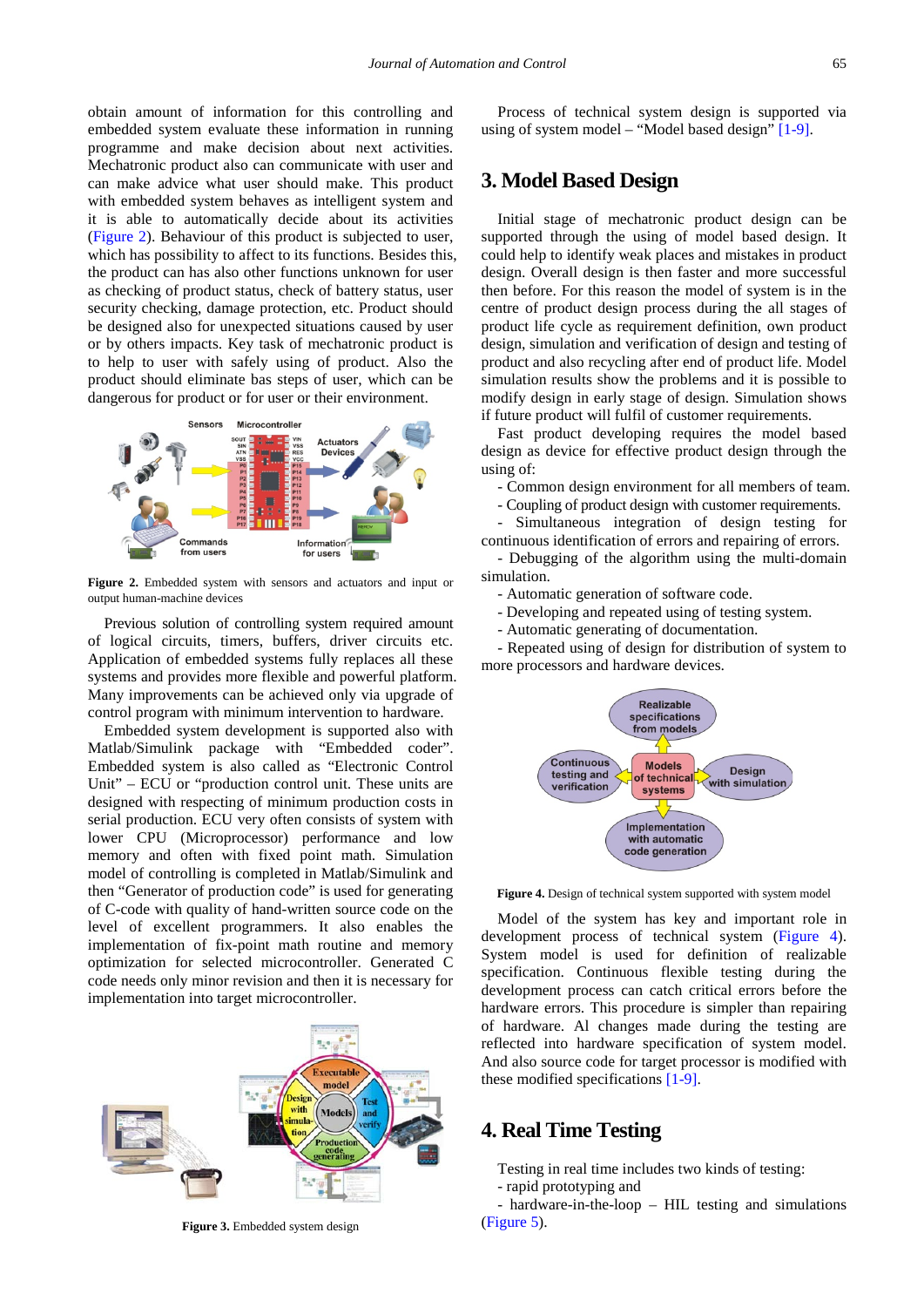<span id="page-2-0"></span>

**Figure 5.** Hardware-in-the-loop – HIL testing and simulations

During the rapid prototyping, real time system is connected with real time hardware. HIL testing develops model of system using the other real time devices. This developing helps to create the control algorithm for planed target processor. Control algorithm can be connected to plant model, which running in real time. Normally, HIL testing is realized in form that, plant system is running as simulation in computer or in simulator (e.g. dSpace simulator etc.).

There are also other types of simulation for model in the loop as [\(Figure 6\)](#page-2-1):

- "model-in-the-loop" simulation (MIL),

- for software is used "software-in-the-loop" simulation (SIL),

- for target processor is used "processor-in-the-loop" (PIL) simulation.

<span id="page-2-1"></span>

**Figure 6.** Design of technical system supported with system model

HIL simulation is used in the first place for complicated controlling tasks and for systems, which needs big realization costs, where unsuccess means giant economic loss or dangerous for human (automotive aeroplanes, army devices, space devices, nuclear power plants, etc.). For the mentioned reasons, the initial stage of design uses the control system with not real system (real system is substituted with simulation model running in hardware simulator). Hardware simulator is a special fast and powerful hardware for model running and also input/output quantities are simulated. Hardware simulator often includes AD and DA converters, digital inputs and digital outputs, counters etc. as additional cards. It means that real sensors and real actuators can be connected to hardware simulator. Possible unsuccess of simulation will warn us for errors and weak places in system. We can modify them for removing of the problems and again we can start simulation. All these actions can be repeated many times without massive damages obtained from tests with real products. These procedures are repeated up to moment when all errors are removed. After that the HIL simulated object can be substituted with real object.

HIL simulation is very close to real experiment, because HIL simulator can be connected with real sensors and actuators. This way enables also simulate the error stages, which are not possible to obtain in real object experiments (ultra cold or ultra hot temperature simulation, radiation influence, etc.).

Automotive ECUs (Electronic control units) are tested also with HIL simulator before using in real car. The hardware and software by dSPACE and MathWorks enable the HIL simulation with precision model of product.

HIL simulation is inseparable part of product design almost in automotive and aeroplane developing. Developing of ECU with HIL simulator is very important, because the controlling loops are very fast in automotive mainly in F1. There is also very fast data transferring and also fast interfaces with high transfer speeds are used.

HIL simulator is often as multi core system with more processors and also all types of input and outputs are available. Also special types of interfaces are available as CAN bus, Profibus, FlexRay and also many accessories are available for HIL simulators. It depends on purpose of HIL simulato[r \[1-13\].](#page-3-0)

#### **5. Design of Two Legged Robot with ECU**

The main problem of two legged robot is swinging motion, which affects to use of sensors for obstacle avoidance or CCD camera for path planning. Designed variants have common significant novelty, that base plate (place for sensors, CCD camera or manipulator) is stabilized. Robot doesn't have to do swinging motion during the locomotion. It means that obstacle sensing, manipulator end-effector handling and video capturing is easier, than before. Base plate is also maintained in equal high over the ground. Also, it is possible to change desired value of high of base plate. Designed variants differ mainly in count of actuators and kinematic arrangement.

Selected basic kinematic arrangement has 4 DOF [\(Figure 7\)](#page-2-2). Two DOF are realized with linear links and parallelogram mechanism. Parallelogram mechanism ensures the parallelism of feet and ground.

<span id="page-2-2"></span>

**Figure 7.** Kinematic arrangement of legged robot

Simulation model has been done and result of simulation of walking is shown on [Figure 8.](#page-3-1)

On the base of simulation result, the ECU scheme and printed circuit board – PCB has been developed [\(Figure 9\)](#page-3-2).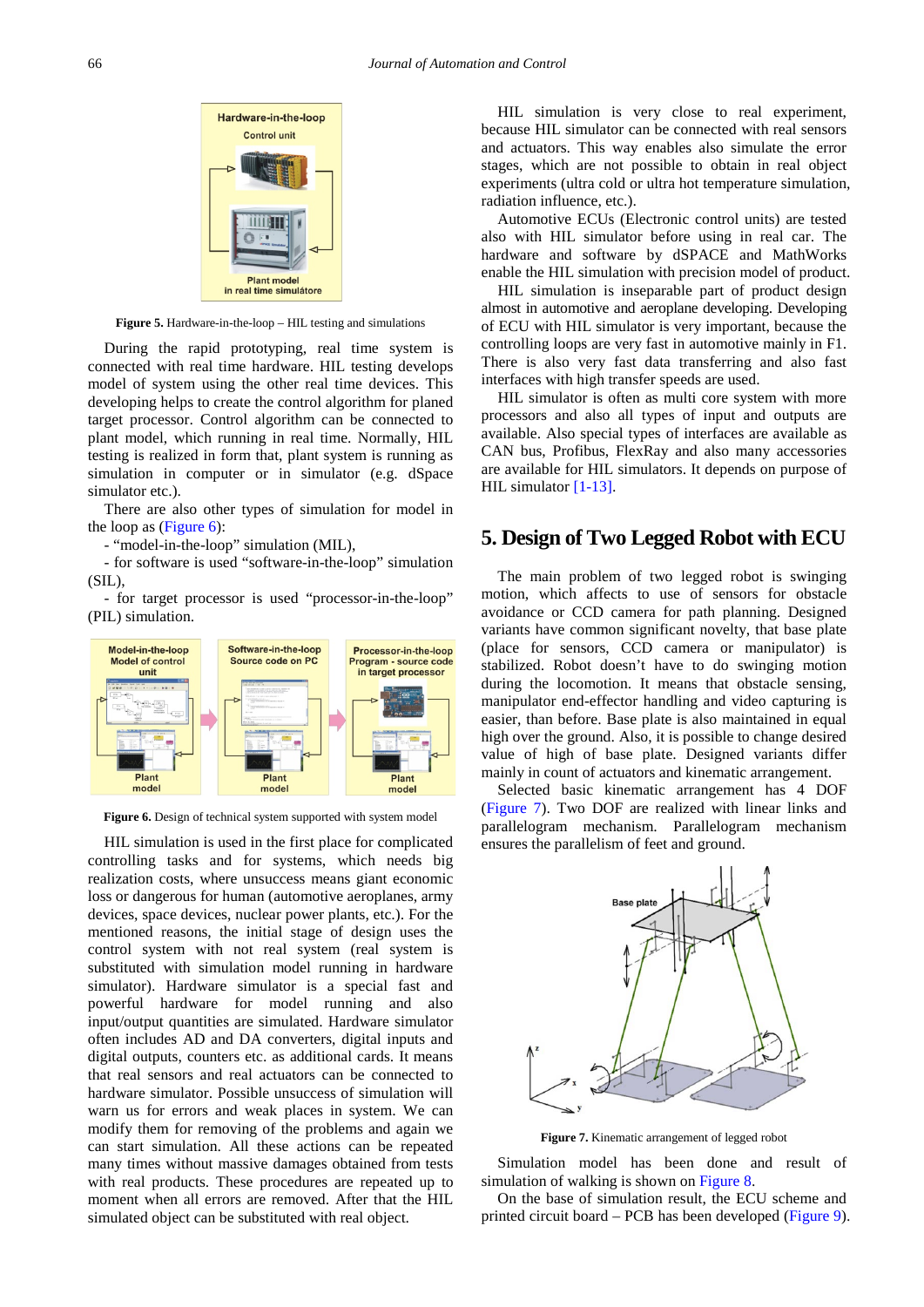<span id="page-3-1"></span>

<span id="page-3-3"></span>**Figure 8.** Walking simulation with CAD model of kinematic arrangement – variant C **Figure 9.** ECU board scheme and PCB

<span id="page-3-2"></span>



**Figure 10.** Simulation of robot locomotion

Stability and locomotion simulation were obtained from simulation in Matlab [\(Figure 10\)](#page-3-3).

# **6. Conclusion**

Impact of model based design lies on fact that time developing of product is shortened what has direct influence to product price and saleability. Other indisputable fact is that these products have been already tested in phase of development through the difficult tests. It ensures the higher safety and reliability of these products. Very high percentage of products is mechatronic and this type of design is mainly dedicated for them [\[14-19\].](#page-4-0)

#### **Acknowledgements**

The work has been accomplished under the research projects No. VEGA 1/0872/16 financed by the Slovak

Ministry of Education and project "Design and realization of pneumatic manipulator" financed by the Faculty of Mechanical Engineering at the Technical University of Kosice. This contribution is also the result of the project implementation: Centre for research of control of technical, environmental and human risks for permanent development of production and products in mechanical engineering (ITMS:26220120060) supported by the Research & Development Operational Programme funded by the ERDF.

# **References**

- <span id="page-3-0"></span>[1] dSpace GmbH. Model-Based Development of Safety-Critical Software: Safe and Efficient Translation of "Sicherheitskritische Software entwickeln" *Published at: MEDengineering*, 06/2012. [online]. [cit. 2013-08-02], http://www.dspace.com.
- [2] The MathWorks, Inc., *Model-Based Design*. Documentation Center. [onli-ne]. [cit. 2013-08-02], http://www.mathworks.com/help/simulink/gs/model-baseddesign.html.